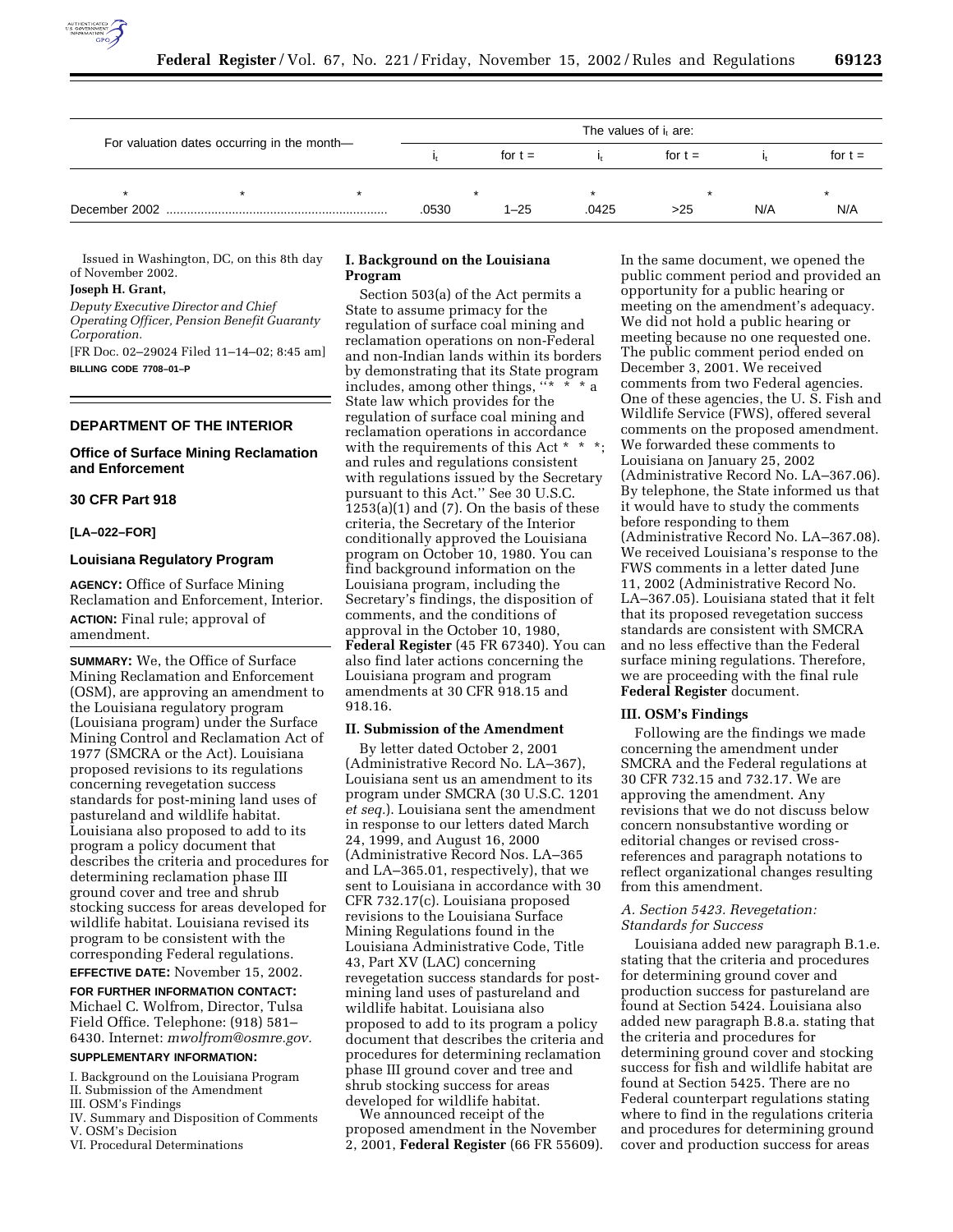developed for use as pastureland. Also, there are no Federal counterpart regulations stating where to find in the regulations criteria and procedures for determining ground cover and stocking success for areas developed for fish and wildlife habitat. We are approving the addition of these two new paragraphs because they merely direct readers to where they can find specific criteria and procedures for determining ground cover and production success for pastureland or ground cover and stocking success for fish and wildlife habitat.

# *B. Section 5424. Revegetation: Standards for Success—Post-Mining Land Use of Pastureland*

#### 1. Section 5424.A. Introduction

Louisiana proposed regulations that describe the criteria and procedures for determining ground cover and production success for areas being restored to pastureland. According to Section 5423, ground cover and production success on pastureland determinations must be based on the following criteria: (1) General revegetation requirements of the approved permit, (2) ground cover density, and (3) production. Also, the permittee is responsible for determining and measuring ground cover and production and for submitting this data to the Commissioner of Conservation (Commissioner) for evaluation.

The Federal regulation at 30 CFR 816.116(b) provides that the standards for revegetation success must be applied in accordance with the approved postmining land use. It also provides that the ground cover and vegetation production parameters must be measured and compared to an appropriate revegetation standard in order to determine if the post-mining land use area has been successfully revegetated. We find that Louisiana's proposed regulation concerning the requirement to measure post-mining vegetation cover and production for the land use of pasture is no less effective than the Federal regulation at 30 CFR 816.116(b). Therefore, we are approving the proposed Louisiana regulation.

# 2. Section 5424.B. Success Standards and Measurement Frequency

a. *Ground Cover and Forage Production.* In paragraphs B.1. and B.2., Louisiana proposed regulations for ground cover and forage production, respectively. In paragraph B.1., Louisiana sets forth the criteria and procedures for determining ground cover and production success on pastureland. The criteria include an

acceptable ground cover that is at least 90 percent of the approved success standard at a 90-percent confidence interval. The success standard is 90 percent. The criteria also include how to measure the ground cover; what types of species mixtures are required; sampling techniques for measuring success; when and how often to sample; and the length of the responsibility period. In paragraph B.2., Louisiana sets forth the criteria and procedures for determining forage production success on pastureland. The criteria include the success standard for hay production; when and how often to sample; and the length of the responsibility period.

The Federal regulation at 30 CFR 816.116(a)(2) provides the requirements for establishing revegetation success standards for ground cover and forage production for pastureland and the sampling techniques for measuring success. The Federal regulation at 30 CFR 816.116(c)(2) provides the length of the responsibility period and the time frame for sampling. We find that Louisiana's proposed regulations meet the requirements of the Federal regulations at 30 CFR 816.116(a)(2) and (c)(2) and are no less effective. Therefore, we are approving them.

b. *Reference Area Requirements.* In paragraphs B.3., Louisiana proposed regulations for reference area requirements. Louisiana proposed that reference areas must be representative of soils, slope, aspect, and vegetation in the pre-mined permit area. However, in cases where differences exist because of mixing of several soil series on the reclaimed area or unavailability of a reference area, yields must be adjusted. Reference area pastureland must also be under the same management as pastureland in the reclaimed area and must consist of a single plot (whole plot) at least four acres in size. Forage yields for the reference plot must be at a level that is reasonably comparable to the parish average for a given crop. Reference areas may be located on undisturbed acreage within permitted areas. When release areas and reference plots fall on different soil series, adjustments must be made to compensate for the productivity difference.

The Federal regulation at 30 CFR 816.116(a)(2) requires standards for success to include criteria representative of unmined lands in the area being reclaimed to evaluate the appropriate vegetation parameters of ground cover, production, or stocking. At 30 CFR 816.116(b), the Federal regulation requires that standards for success must be applied in accordance with the approved post-mining land

use. Also, for areas developed for use as pastureland, the ground cover and production of living plants on the revegetated area must be at least equal to that of a reference area or such other success standards approved by the regulatory authority.

Louisiana proposed regulations that provided details for using reference areas as a standard for comparison with areas reclaimed to pastureland. The use of reference areas is consistent with standard scientific studies that use reference areas for studying vegetation. We find that Louisiana's proposed regulations concerning the use of these reference areas are not inconsistent with and are no less effective than the Federal regulations. Therefore, we are approving them.

### 3. Section 5424.C. Sampling Procedures

a. *Random Sampling and Sampling Techniques for Ground Cover.* In paragraphs C.1. and C.2.a., Louisiana proposed regulations for random sampling procedures and ground cover sampling techniques to assure that the samples truly represent the vegetative characteristics of the whole release or reference area. The regulations require permittees to use methods that will provide the following: (1) A random selection of sampling sites, (2) a sampling technique unaffected by the sampler's preference, and (3) sufficient samples to represent the true mean of the vegetation characteristics. The regulations instruct the permittees on how to select sampling points. They also require permittees to notify regulatory personnel ten days before conducting sampling or other harvesting operations to allow them an opportunity to monitor the sampling procedures. In addition, the regulations list the three approved statistically valid sampling techniques for measuring ground cover on pastureland and provide instructions for using them. The approved sampling techniques are pin method, point frame method, and line intercept method.

The Federal regulation at 30 CFR 816.116(a)(1) requires a regulatory authority to select and include in its approved regulatory program standards for vegetation success and statistically valid sampling techniques for measuring vegetation success. Louisiana proposed regulations requiring a random sampling technique to ensure that sample selection used for measuring success is not biased and will result in a statistically valid sample of adequate size. Also, Louisiana proposed regulations that allow the use of three separate statistically valid sampling methods that can be used to measure ground cover on pastureland. The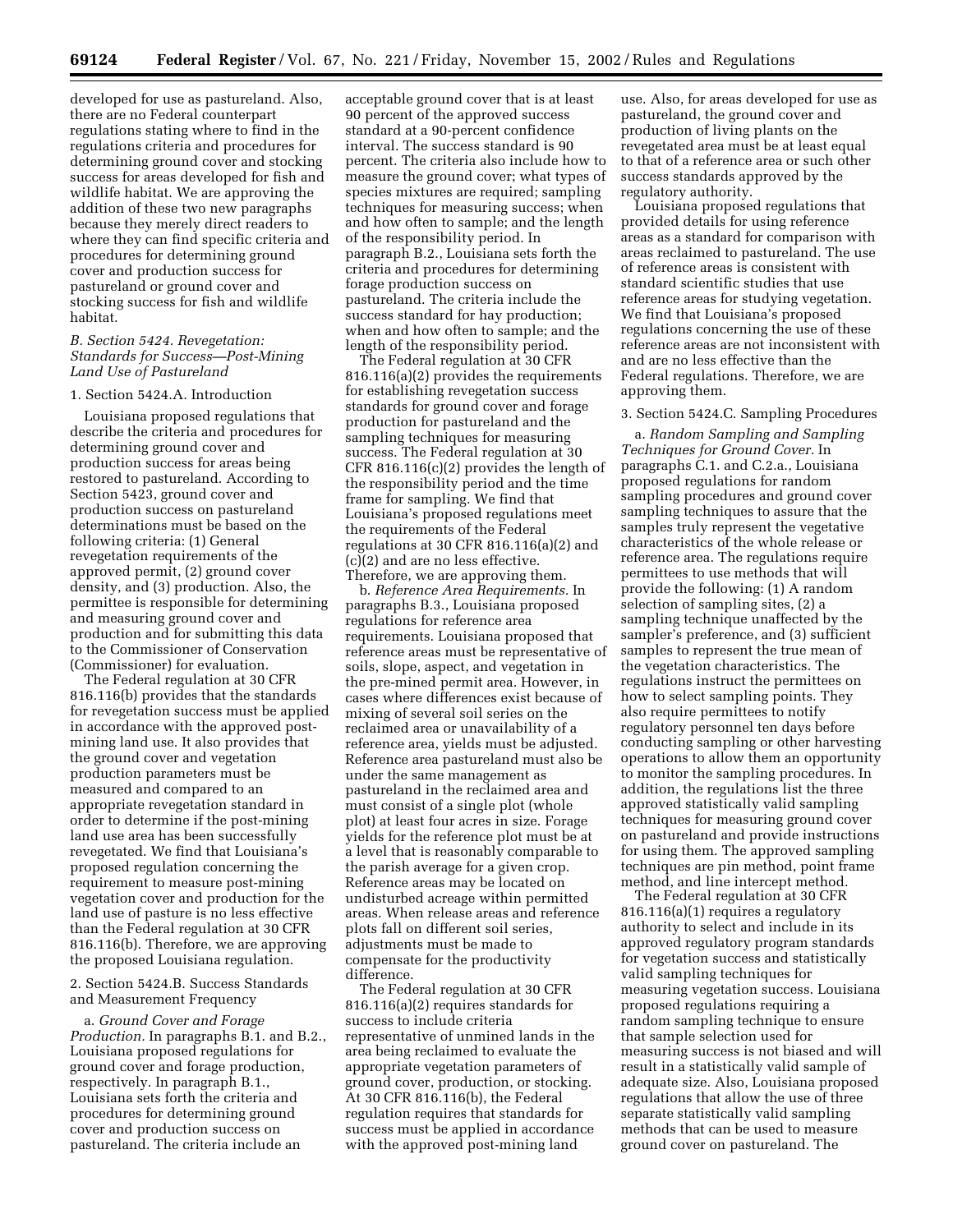proposed regulations are not inconsistent with and are no less effective than the Federal regulations and we are approving them.

b. *Sampling Techniques for Productivity.* In paragraph C.2.b., Louisiana proposed regulations for measuring vegetation productivity on pastureland. The proposed regulations set forth procedures for controlling two components (time of harvest and moisture content) that may potentially influence production yield. The proposed regulations also set forth the following two statistically valid sampling methods that can be used to evaluate production: (1) Sampling frames for harvesting plots, or (2) whole field or whole area harvesting.

The Federal regulation at 30 CFR 816.116(a)(1) requires a regulatory authority to select and include in its approved regulatory program standards for success and statistically valid sampling techniques for measuring success. Louisiana proposed procedures for controlling for two components that may influence vegetation production and set forth two statistically valid sampling methods that can be used to evaluate production. Therefore, we find that Louisiana's proposed regulations are not inconsistent with and are no less effective than the Federal regulations.

c. *Sample Adequacy.* In paragraph C.3., Louisiana proposed regulations for sampling adequacy. The proposed regulations set forth the procedure and formula to use for determining the actual number of samples needed to measure ground cover and productivity. The regulation requires the collection of data using a multi-staged sampling procedure. The proposed formula is a standard scientific formula for determining sample adequacy in order to ensure that vegetation sampling is statistically valid.

The Federal regulation at 30 CFR 816.116(a)(1) requires a regulatory authority to select and include in its approved regulatory program standards for success and statistically valid sampling techniques for measuring success. Louisiana's proposed regulations contain a procedure and a standard scientific formula to use for determining sample adequacy and to ensure that vegetation sampling is statistically valid. Therefore, we find that Louisiana's proposed regulations are not inconsistent with and are no less effective than the Federal regulations.

4. Section 5424.D. Data Submission and Analysis

Louisiana proposed the following regulations: (1) When to submit data to the Commissioner for review, (2) what

is successful vegetation ground cover and production for the release area, (3) what to do when data indicates that average ground cover and average forage production for the release area is insufficient, and (4) making adjustments to forage production yields to account for moisture content before making statistical comparisons.

The Federal regulation at 30 CFR 816.116(a)(1) requires a regulatory authority to select and include in its approved regulatory program standards for success and statistically valid sampling techniques for measuring success. Louisiana is adopting requirements for data submission and analysis in order to ensure that vegetation sampling will be statistically valid. Therefore, we find that Louisiana's proposed regulations are not inconsistent with and are no less effective than the Federal regulations.

#### 5. Section 5424.E. Maps

Louisiana proposed regulations requiring permittees to submit maps with their requests for reclamation phase III bond release. The maps must show the location of the proposed release area, the location of the reference plots, and all permit boundaries. When permittees submit data from a previously approved reclamation plan, maps must accompany the data. The maps must show the location of reference plots and each sampling point, the area covered by the sampling, and all permit boundaries.

The Federal regulation at 30 CFR 816.116(a)(1) requires a regulatory authority to select and include in its approved regulatory program standards for success and statistically valid sampling techniques for measuring success. Louisiana is adopting requirements for submission of maps as part of the bond release application in order to ensure that vegetation sampling will be statistically valid. Therefore, we find that Louisiana's proposed regulations are not inconsistent with and are no less effective than the Federal regulations.

#### 6. Section 5424.F. Mitigation Plan

Louisiana proposed a set of criteria for developing a new phase III release plan in the event that the operator cannot demonstrate successful forage productivity and ground cover on the release area after the full five years of the phase III responsibility period.

The Federal regulations at 30 CFR 816.116(c)(1) and (c)(2) require that ''the period of extended responsibility for successful revegetation shall begin after the last year of augmented seeding,

fertilizing, irrigation, or other work \* \* \*.'' In areas where the annual average precipitation is more than 26.0 inches, the period of responsibility must continue at least five full years. Vegetative ground cover and production for pasture land must also equal or exceed the approved success standard during the growing season of any two years of the responsibility period, except the first year. Louisiana is adopting requirements for the development of a mitigation plan in the event that the operator is not able to demonstrate revegetation success during the phase III responsibility period. The proposed regulations are not inconsistent with and are no less effective than the Federal regulations. Therefore, we are approving them.

# *C. Section 5425. Revegetation: Standards for Success—Post-Mining Land Use of Wildlife Habitat*

#### 1. Section 5425.A. Introduction

Louisiana proposed regulations that describe the criteria and procedures for determining ground cover and stocking success for areas being developed for wildlife habitat. According to Section 5423, ground cover and stocking success on wildlife habitat determinations must be based on the following criteria: (1) General revegetation requirements of the approved permit, (2) ground cover density, and (3) tree or shrub stocking and survival. Also, the permittee is responsible for determining and measuring ground cover and production and for submitting this data to the Commissioner for evaluation.

The Federal regulation at 30 CFR 816.116(b) provides that the standards for revegetation success must be applied in accordance with the approved postmining land use. Also, for areas developed for wildlife habitat, the success of vegetation must be determined on the basis of tree and shrub stocking and vegetative ground cover. We find that Louisiana's proposed regulation concerning the requirement to measure post-mining vegetation cover and stocking for the land use of wildlife habitat is no less effective than the Federal regulation at 30 CFR 816.116(b). Therefore, we are approving the proposed Louisiana regulation.

2. Section 5425.B. Success Standards and Measurement Frequency

# *Ground Cover and Tree and Shrub Stocking Rate*

In paragraphs B.1. and B.2., Louisiana proposed regulations for ground cover and tree and shrub stocking rate, respectively. In paragraph B.1.,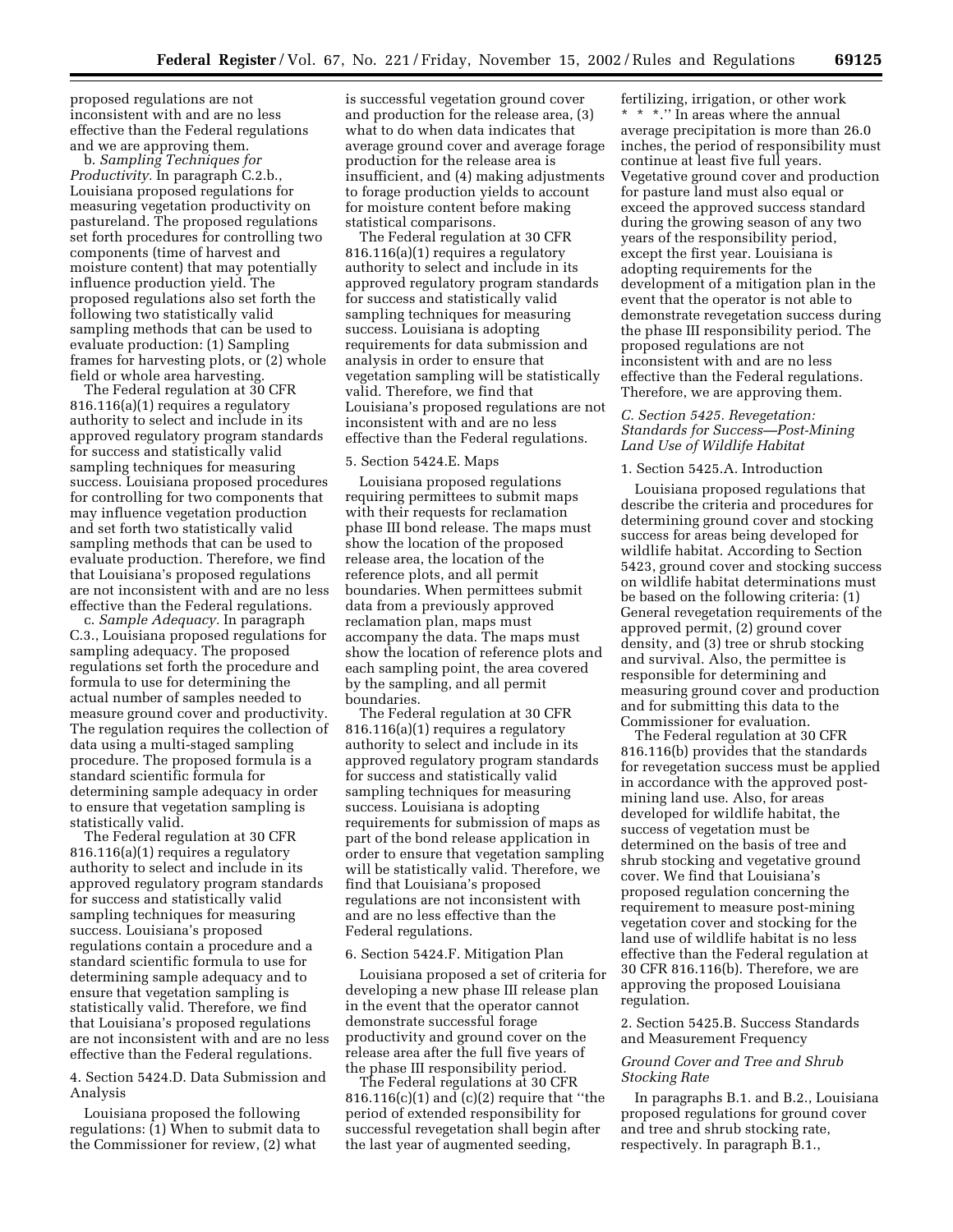Louisiana sets forth the criteria and procedures for determining ground cover on wildlife habitat. The criteria include a ground cover of at least 70 percent density with a 90-percent statistical confidence interval for the last year of the 5-year responsibility period. The criteria also include how to measure the ground cover and what types of species mixture are required.

In paragraph B.2., Louisiana sets forth the criteria and procedures for determining tree and shrub stocking success on wildlife habitat. The criteria require that the State consult with and receive approval from the Louisiana Department of Wildlife and Fisheries, on a permit-specific basis, when determining the stocking rate for trees and shrubs. Also, the trees and shrubs that will be used in determining the success of stocking and the adequacy of the plant arrangement must have utility for the approved post-mining land use. When these two aspects of the criteria are met and acceptable ground cover is achieved, the 5-year responsibility period begins. The success standard for tree and shrub stocking rate is equal to or greater than 90 percent of the stocking rate approved in the permit at a 90-percent statistical confidence interval. The criteria for the stocking rate also provides the following: (1) When and how often to sample, (2) what physical condition the trees and shrubs must be in to be counted, and (3) what percent of the trees and shrubs used to determine success must be in place and for how long.

The Federal regulation at 30 CFR 816.116(a)(2) provides that ground cover and stocking is considered equal to the approved success standard when they are not less than 90 percent of the success standard at a 90-percent statistical confidence interval. The Federal regulation at 30 CFR 816.116(b) requires that standards for success must be applied in accordance with the approved post-mining land use and, at a minimum, the success of vegetation must be determined on the basis of tree and shrub stocking and vegetative ground cover. The regulatory authority must specify the minimum stocking and planting arrangements on the basis of local and regional conditions. However, the regulatory authority must first consult with and receive approval from the State agencies responsible for the administration of forestry and wildlife programs. Consultation and approval may occur on either a program-wide or a permit-specific basis. Trees and shrubs to be used in determining the success of stocking and the adequacy of the plant arrangement must have utility for the approved post-mining land use. Trees

and shrubs counted in determining such success must be healthy and have been in place for not less than 2 growing seasons. At the time of bond release, at least 80 percent of the trees and shrubs used to determine such success must have been in place for 60 percent of the applicable minimum period of responsibility. The Federal regulation at 30 CFR 816.116(c)(2) requires the period of extended responsibility for successful revegetation to begin after the last year of augmented seeding, fertilizing, irrigation, or other work. In areas that receive more than 26.0 inches of annual average precipitation, the period of responsibility must continue for not less than 5 years. Areas approved for wildlife habitat must equal or exceed the applicable success standard during the growing season of the last year of the responsibility period.

In its amendment, Louisiana proposed the requirement for revegetation success standards, measurement techniques, local wildlife agency consultation and approval, and liability period requirements for wildlife habitat. We find that the State's proposed revisions are not inconsistent with and are no less effective than the Federal regulations. Therefore, we are approving them.

#### 3. Section 5425.C. Sampling Procedures

a. *Random Sampling and Sampling Technique for Ground Cover.* In paragraphs C.1. and C.2.a., Louisiana proposed regulations for random sampling procedures and ground cover sampling techniques, respectively, to assure that the samples truly represent the vegetative characteristics of the whole release or reference area. The regulations require permittees to use methods that will provide the following: (1) A random selection of sampling sites, (2) a sampling technique unaffected by the sampler's preference, and (3) sufficient samples to represent the true mean of the vegetation characteristics. The regulations instruct the permittees on how to select sampling points. They also require permittees to notify regulatory personnel ten days before conducting sampling or other harvesting operations to allow them an opportunity to monitor the sampling procedures. In addition, the regulations list the three approved statistically valid sampling techniques for measuring ground cover on wildlife habitat and provide instructions for using them. The approved sampling techniques are pin method, point frame method, and line intercept method.

The Federal regulation at 30 CFR 816.116(a)(1) requires a regulatory authority to select and include in its approved regulatory program, standards for vegetation success and statistically valid sampling techniques for measuring vegetation success. Louisiana proposed regulations requiring a random sampling technique to ensure that sample selection used for measuring success is not biased and will result in a statistically valid sample of adequate size. Also, Louisiana proposed regulations that allow the use of three separate statistically valid sampling methods that can be used to measure ground cover on wildlife habitat. The proposed regulations are not inconsistent with and are no less effective than the Federal regulations and we are approving them.

b. *Sampling Technique for Sampling Circles.* In paragraph C.2.b., Louisiana proposed instructions on how to count trees and shrubs using sampling circles. Louisiana also provided criteria on which trees and shrubs to count. The tree or shrub to be counted must be healthy and must have been in place for at least two years. At the time of liability release, 80 percent of the trees and shrubs must have been in place for three years.

The Federal regulation at 30 CFR 816.116(a)(1) requires the regulatory authority to select the standards for success and the statistically valid sampling techniques for measuring success. The selected standards and sampling techniques must be included in the regulatory authority's approved regulatory program. Louisiana proposed the use of sampling circles as a statistically valid sampling method for measuring tree or shrub stocking on the wildlife habitat. The proposed regulation is not inconsistent with and is no less effective than the Federal regulation, therefore, we are approving it.

c. *Sample Adequacy.* In paragraph C.3., Louisiana proposed regulations for sampling adequacy. The proposed regulations set forth the procedure and formula to use for determining the actual number of samples needed to measure ground cover and productivity. The regulation requires the collection of data using a multi-staged sampling procedure. The proposed formula is a standard scientific formula for determining sample adequacy in order to ensure that vegetation sampling is statistically valid.

The Federal regulation at 30 CFR 816.116(a)(1) requires a regulatory authority to select and include in its approved regulatory program standards for success and statistically valid sampling techniques for measuring success. Louisiana's proposed regulations contain a procedure and a standard scientific formula to use for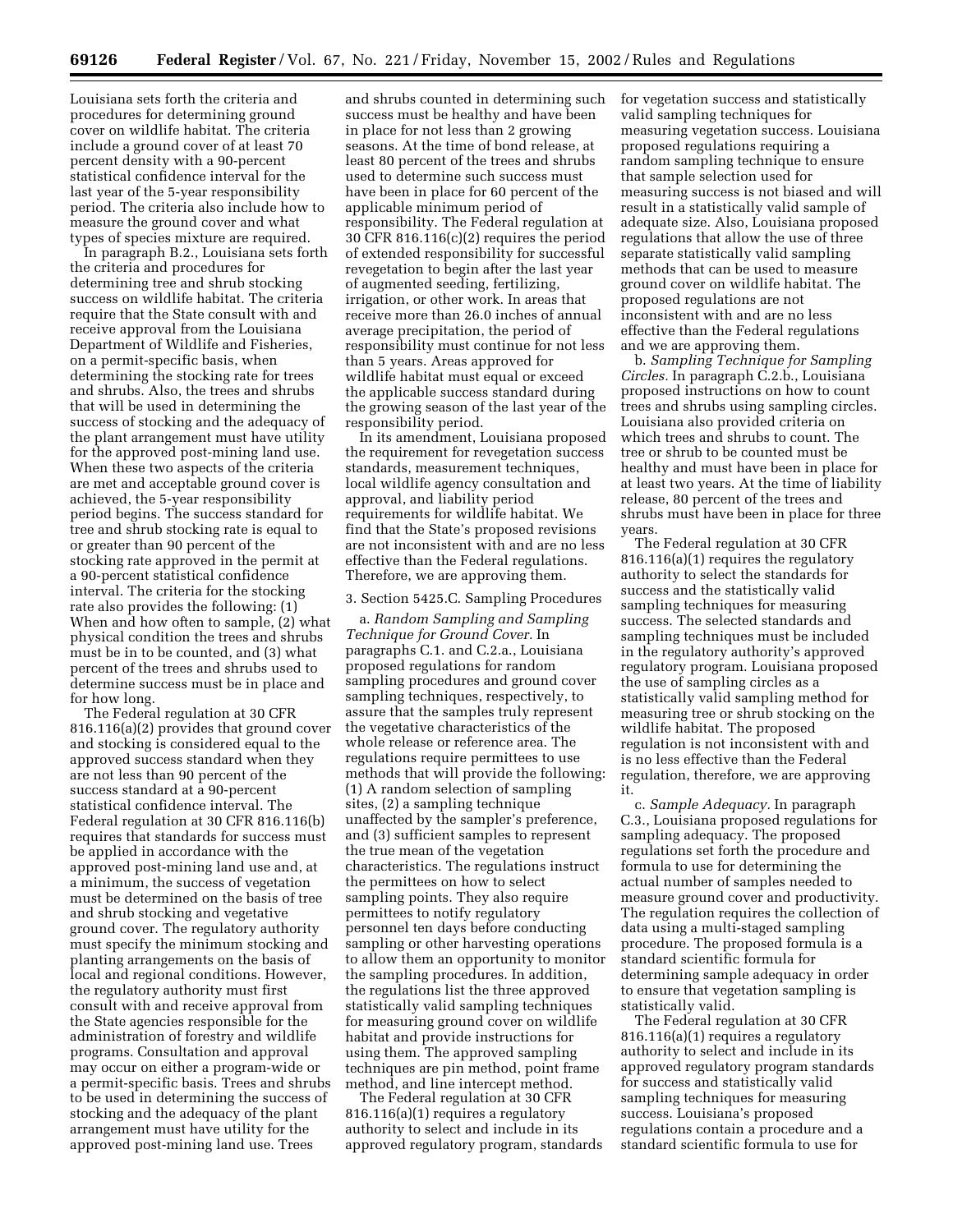determining sample adequacy and to ensure that vegetation sampling is statistically valid. Therefore, we find that Louisiana's proposed regulations are not inconsistent with and are no less effective than the Federal regulations.

4. Section 5425.D. Data Submission and Analysis

Louisiana proposed the following regulations: (1) When to submit data to the Commissioner for review, (2) what is successful vegetation ground cover and stocking for the release area, and (3) what to do when data indicates that average ground cover and average tree and shrub stocking density for the release area is insufficient.

The Federal regulation at 30 CFR 816.116(a)(1) requires a regulatory authority to select and include in its approved regulatory program standards for success and statistically valid sampling techniques for measuring success. Louisiana proposed to adopt requirements for data submission and analysis in order to ensure that vegetation sampling will be statistically valid. Therefore, we find that Louisiana's proposed regulations are not inconsistent with and are no less effective than the Federal regulations.

#### 5. Section 5425.E. Maps

Louisiana proposed regulations requiring permittees to submit maps with their requests for reclamation phase III bond release. The maps must show the location of the proposed release area, the location of the reference plots, and all permit boundaries. When permittees submit data from a previously approved reclamation plan, maps must accompany the data. The maps must show the location of each transect and sampling circle location, the area covered by the sampling, and all permit boundaries.

The Federal regulation at 30 CFR 816.116(a)(1) requires a regulatory authority to select and include in its approved regulatory program standards for success and statistically valid sampling techniques for measuring success. Louisiana is adopting requirements for submission of maps as part of the bond release application in order to ensure that vegetation sampling will be statistically valid. Therefore, we find that Louisiana's proposed regulations are not inconsistent with and are no less effective than the Federal regulations.

## 6. Section 5425.F. Mitigation Plan

Louisiana proposed a set of criteria for developing a new phase III release plan in the event that the operator cannot

demonstrate successful vegetation ground cover and tree and shrub stocking on the release area after the full five years of the phase III responsibility period.

The Federal regulations at 30 CFR 816.116(c)(1) and (c)(2) require that ''the period of extended responsibility for successful revegetation shall begin after the last year of augmented seeding, fertilizing, irrigation, or other work \* \* \*.'' In areas where the annual average precipitation is more than 26.0 inches, the period of responsibility must continue for at least five full years. Vegetative ground cover for wildlife habitat must also equal or exceed the approved success standard during the growing season of the last year of the responsibility period. Louisiana is adopting requirements for the development of a mitigation plan in the event that the operator is not able to demonstrate revegetation success during the phase III responsibility period. The proposed regulations are not inconsistent with and are no less effective than the Federal regulations. Therefore, we are approving them.

# *D. Reclamation Phase III Revegetation Success Standards for Post-Mining Land Use of Wildlife Habitat (Policy Document)*

Louisiana submitted revegetation success guidelines in a policy document that describe the standards and procedures for determining revegetation success on wildlife habitat. The Federal regulations at 30 CFR 816.116(a)(1) require that each regulatory authority select revegetation success standards and statistically valid sampling techniques for measuring revegetation success and include them in its approved regulatory program. Louisiana developed its revegetation success guidelines for wildlife habitat to satisfy this requirement. The guidelines for wildlife habitat include revegetation success standards and statistically valid sampling techniques for measuring revegetation success of reclaimed wildlife habitat in accordance with Louisiana's counterpart to 30 CFR 816.116. Louisiana's standards, criteria, and parameters for revegetation success on wildlife habitat reflect the extent of vegetative cover, species composition, and soil stabilization required in the Federal regulations at 30 CFR 816.111. As required by the Federal regulations at 30 CFR 816.116(a)(2) and (b), Louisiana's revegetation success standards include criteria representative of unmined lands in the area being reclaimed to evaluate the appropriate vegetation parameters of ground cover and trees and shrubs stocking and

production suitable to the approved postmining land use of wildlife habitat. Louisiana's guidelines specify the procedures and techniques to be used for sampling, measuring, and analyzing vegetation parameters. Ground cover, production, and stocking suitable to the approved postmining land use of wildlife habitat is considered equal to the approved success standard when they are not less than 90 percent of the success standard. Sampling techniques for measuring success use a 90-percent statistical confidence interval. We find that use of these procedures and techniques will ensure consistent, objective collection of vegetation data.

Appendices are included in the policy document. Appendix A—Selection of Random Sampling Sites includes procedures for selecting random sampling points, a set of random numbers, and an example of how to perform a random sample locations grid overlay. Appendix B—Data Form for Measuring Ground Cover Using a Pin Method and Appendix C—Example Data Form for Sampling Circles are data forms used for recording data and calculating the results from performing ground cover measurements and tree and shrub stocking measurements, respectively. Appendix D—T-Table, provides the t-values that are used for the sample adequacy calculations. Appendix E—Example Use of Sample Adequacy Formula for Ground Cover Measurements and Appendix F— Example Use of Sample Adequacy Formula for Tree and Shrub Counts give examples of how to determine sample adequacy for ground cover and tree and shrub counts, respectively. Appendix G—Statistical Analysis on Ground Cover Measurements and Appendix H— Statistical Analysis on Tree and Shrub Stocking Measurements describe how to perform statistical analyses on the ground cover and tree and shrub stocking data, respectively, to determine if there is a statistically significant difference between the data and the success standards if the data do not meet the success standards. Appendix I—Acceptable Plant Species for Revegetation of Wildlife Habitat Land Use lists plant species that are acceptable for use on land reclaimed for wildlife habitat. Appendix J— References provides a list of reference materials. Appendix K—Measuring Ground Cover Using a Pin Method is the last appendix in the policy document. This appendix describes how to perform ground cover measurements using a metal pin or a cross-hair sighting device.

The Federal regulation at 30 CFR 816.116(a)(1) requires a regulatory authority to select and include in its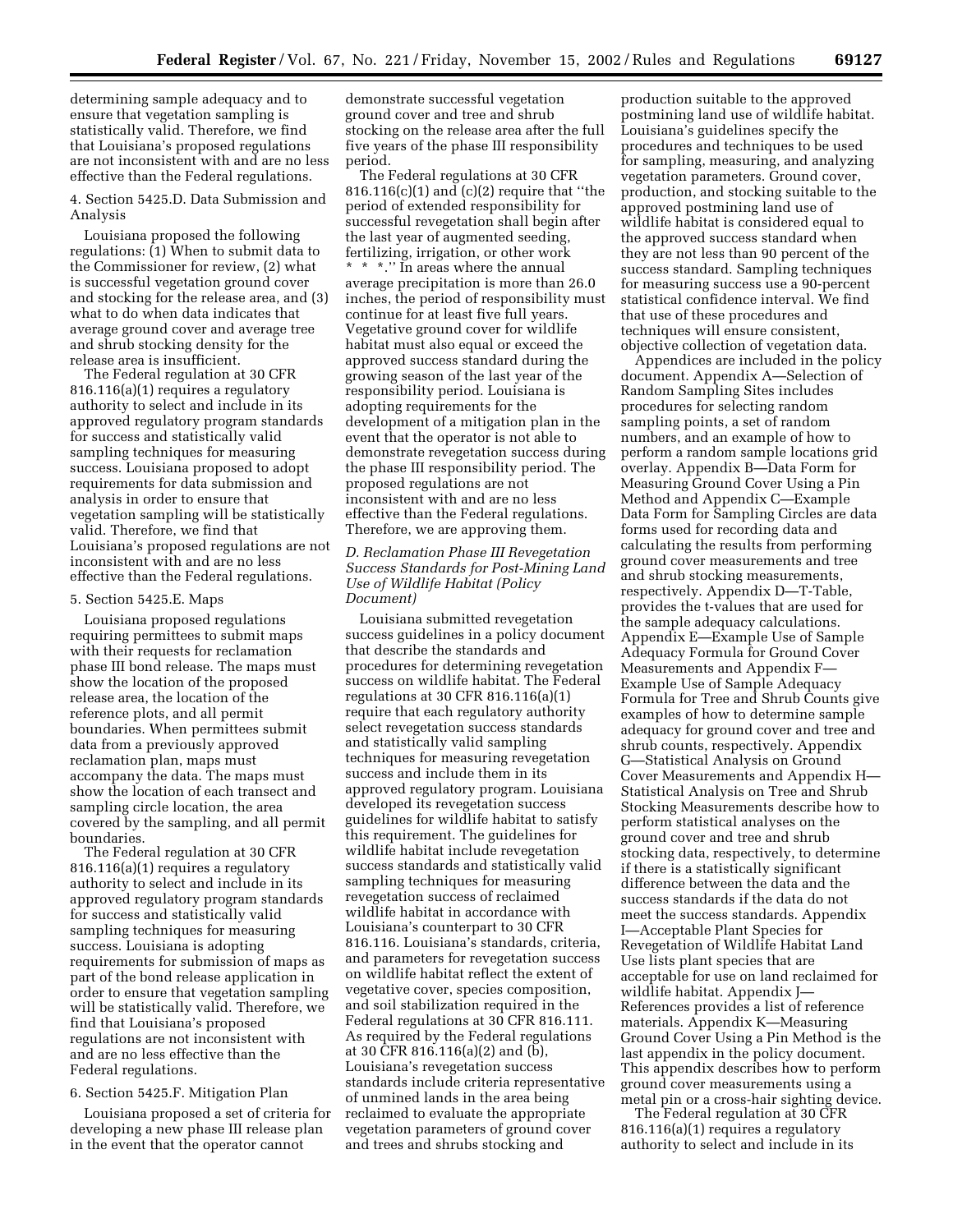approved regulatory program standards for success and statistically valid sampling techniques for measuring success. Louisiana proposed to adopt a detailed policy illustrating the methods permittees may use to measure revegetation success for wildlife habitat. The policy document is not inconsistent with and is no less effective than the Federal regulations. Therefore, we are approving it.

# **IV. Summary and Disposition of Comments**

### *Public Comments*

We asked for public comments on the amendment, but did not receive any.

#### *Federal Agency Comments*

Under 30 CFR 732.17(h)(11)(i) and section 503(b) of SMCRA, we requested comments on the amendment from various Federal agencies with an actual or potential interest in the Louisiana program (Administrative Record No. LA–367.04). We received comments from two Federal agencies, the FWS and the U.S. Army Corps of Engineers (Administrative Record Nos. LA–367.02 and LA–367.03, respectively).

All of the FWS comments pertained to wildlife habitat. The FWS stated that it is pleased that Louisiana is developing post-mining reclamation and revegetation success standards for wildlife habitat. The agency also made several recommendations and suggestions concerning the following topics: (1) Control of noxious plants on reclaimed sites, (2) the time frame for when to begin stocking of trees and shrubs, (3) unacceptable vegetation not approved in the permit, and (4) scientific and commons names of acceptable plant species for revegetation of wildlife habitat. In a specific comment regarding the time frame for when to begin stocking of trees and shrubs, the FWS believed that Louisiana's proposed regulations at Section 5425.B. implied that it would take five years to determine acceptable ground cover and that woody vegetation could not be planted until after this 5 year period. The FWS's concern was that because it takes many years for tree species to reach maturity it believed that an effort should be made to plant woody vegetation as soon as possible. Louisiana's proposed regulations at Section 5425.B. do not require delaying the planting of trees and shrubs until after the determination of successful ground cover is made. Therefore, woody vegetation can be planted before this determination is made thereby resolving any concerns the FWS may have regarding this matter. On January 25,

2002 (Administrative Record No. LA– 367.06), we forwarded the FWS's comments to Louisiana. By telephone, the State informed us that it would have to study the comments before responding to them (Administrative Record No. LA–367.08). In a letter dated June 11, 2002 (Administrative Record No. LA–367.05), we received Louisiana's response to the FWS comments. Louisiana stated that it felt that its proposed revegetation success standards are consistent with SMCRA and no less effective than the Federal surface mining regulations. As stated in III. OSM's Findings, we find that Louisiana's proposed amendment is no less effective than the Federal regulations. Therefore, we are approving it.

The U.S. Army Corps of Engineers stated in a letter we received on November 19, 2001, that it found Louisiana's proposed amendment satisfactory (Administrative Record No. LA–367.03).

## *Environmental Protection Agency (EPA) Concurrence and Comments*

Under 30 CFR 732.17(h)(11)(ii), we are required to get a written concurrence from the EPA for those provisions of the program amendment that relate to air or water quality standards issued under the authority of the Clean Water Act (33 U.S.C. 1251 *et seq.*) or the Clean Air Act (42 U.S.C. 7401 *et seq.*). None of the revisions that Louisiana proposed to make in this amendment pertain to air or water quality standards. Therefore, we did not ask the EPA to concur on the amendment.

Under 30 CFR 732.17(h)(11)(i), we requested comments on the amendment from the EPA (Administrative Record No. LA–367.04). The EPA did not respond to our request.

# *State Historical Preservation Officer (SHPO) and the Advisory Council on Historic Preservation (ACHP)*

Under 30 CFR 732.17(h)(4), we are required to request comments from the SHPO and ACHP on amendments that may have an effect on historic properties. On October 16, 2001, we requested comments on Louisiana's amendment (Administrative Record No. LA–367.04), but neither responded to our request.

## **V. OSM's Decision**

Based on the above findings, we approve the amendment as submitted by Louisiana on October 2, 2001, with the provision that they be fully promulgated in identical form to the regulations submitted to and reviewed by OSM and the public.

To implement this decision, we are amending the Federal regulations at 30 CFR Part 918, which codify decisions concerning the Louisiana program. We find that good cause exists under 5 U.S.C. 553(d)(3) to make this final rule effective immediately. Section 503(a) of SMCRA requires that the State's program demonstrate that the State has the capability of carrying out the provisions of the Act and meeting its purposes. Making this rule effective immediately will expedite that process. SMCRA requires consistency of State and Federal standards.

## **VI. Procedural Determinations**

## *Executive Order 12630—Takings*

This rule does not have takings implications. This determination is based on the analysis performed for the counterpart Federal regulation.

# *Executive Order 12866—Regulatory Planning and Review*

This rule is exempted from review by the Office of Management and Budget under Executive Order 12866.

# *Executive Order 12988—Civil Justice Reform*

The Department of the Interior has conducted the reviews required by section 3 of Executive Order 12988 and has determined that this rule meets the applicable standards of subsections (a) and (b) of that section. However, these standards are not applicable to the actual language of State regulatory programs and program amendments because each program is drafted and promulgated by a specific State, not by OSM. Under sections 503 and 505 of SMCRA (30 U.S.C. 1253 and 1255) and the Federal regulations at 30 CFR 730.11, 732.15, and 732.17(h)(10), decisions on proposed State regulatory programs and program amendments submitted by the States must be based solely on a determination of whether the submittal is consistent with SMCRA and its implementing Federal regulations and whether the other requirements of 30 CFR Parts 730, 731, and 732 have been met.

## *Executive Order 13132—Federalism*

This rule does not have Federalism implications. SMCRA delineates the roles of the Federal and State governments with regard to the regulation of surface coal mining and reclamation operations. One of the purposes of SMCRA is to ''establish a nationwide program to protect society and the environment from the adverse effects of surface coal mining operations.'' Section 503(a)(1) of SMCRA requires that State laws